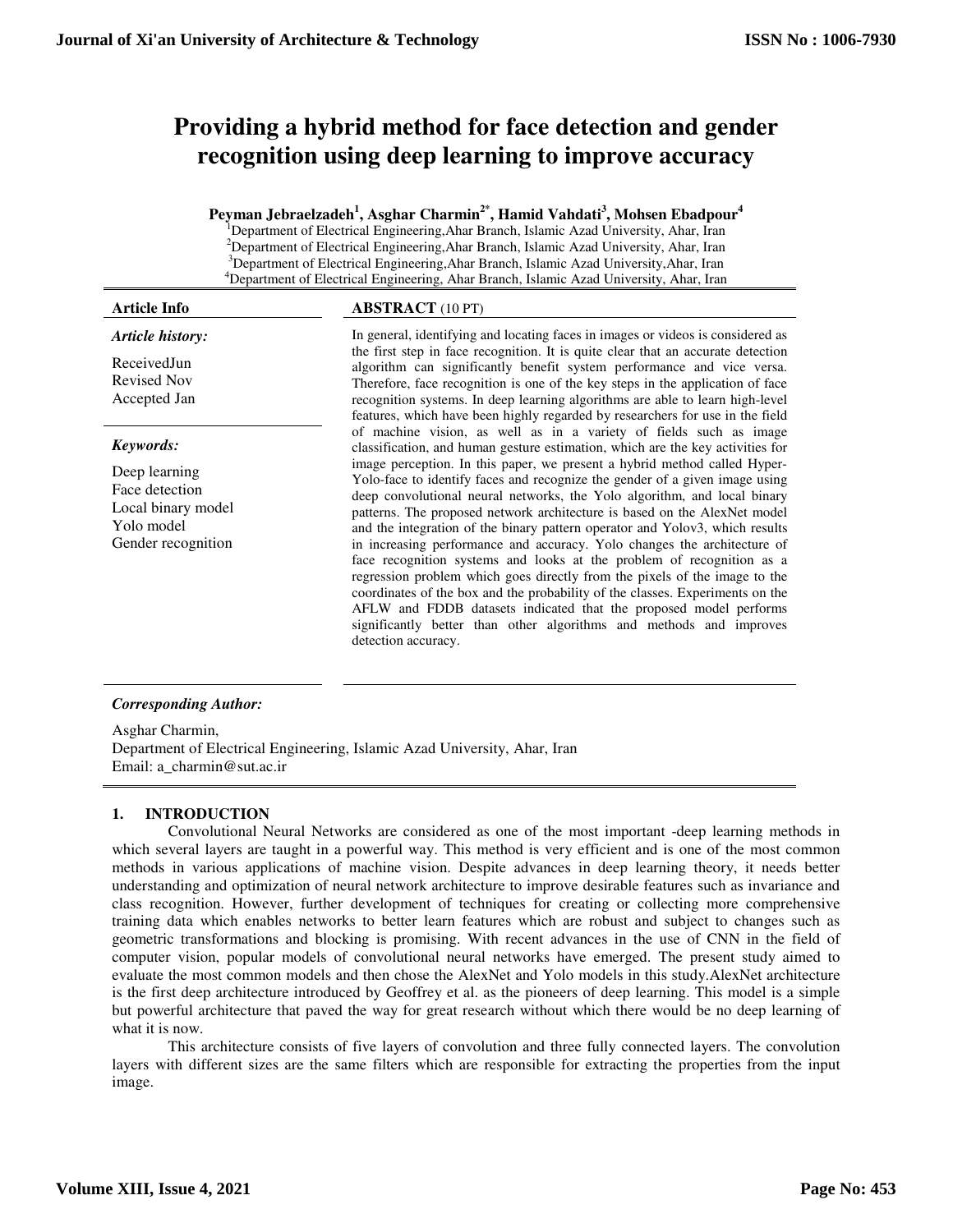Basically, each convolution layer consists of a large number of isometric kernels. For example, the first layer of AlexNet including 96 kernels with a size of  $11 \times 11 \times 3$  [1] Face recognition and analysis are challenging problems in machine vision, which has been studied for some applications such as face verification, face tracking, and person identification [2, 3 and 4]. In this paper, a new CNN-based method is presented for recognizing faces and gender from a specific image. Binary pattern is considered as a powerful tool for tissue analysis since it uses both statistical and structural characteristics of the texture. In addition, this operator is used while feeding features to the network and increase the input dimensions to 6 channels, which will improve the accuracy of detection.

In the operator of local binary pattern, local texture patterns are extracted by comparing the value of adjacent pixels with the value of the central pixel and are represented by binary codes. The local binary model was first proposed by Ocalan et al (1996)as one of the most common descriptors due to its resistance to brightness changes, low computational complexity, and ability to encode details for the purpose ofimproving accuracy. The information in the attributes is hierarchically distributed across the network. The deeper layers are categorydependent and suitable for learning complex tasks such as face and gender recognition. On the other hand, the lower layers estimate edges and corners and have better locating characteristics. These layers are more suitable for finding the landmarks of the image and estimating the gesture [5]. Obviously, all the middle layers of a deep CNN should be used to teach various tasks such as face and gender recognition.By considering features and information in this paper, the following ideas are presented. The new CNN architecture is suggested, which performs face and gender recognition by combining the middle layers of the network. This method is based on the architecture of AlexNet model [1] and uses a proposed algorithm [6] called "Hyper-Yolo-face" instead of a selective search algorithm to generate area suggestions and face crop.

In this method, the faces of the images are quickly detected and cut by the proposed Yolo algorithm and fed to the proposed network along with additional information added via local binary patterns (LBP). Further, the YOLOv3 architecture is selected as the structure of our face recognition network, which is developed and modified in several respects including a proposal for a new regression loss function which combines MSE loss and GIOU loss, as well as providing the training of more appropriate enclosed face recognition boxes with k-clustering. The rest of this paper is organized as follows. Section 2 reviews the previous studies. Section 3 describes the details of the proposed method, as well as the implementation of the proposed deep CNN AlexNet and Hyper-Yolo-face approaches. The results of the proposed approach on the AFLW and FDDB datasets are described in Section 4. Finally, the conclusions of this paper are summarized and discussed in Section 5.

## **2. Reviewing the previous studies**

Ramaiah et al. [7] proposed a convolutional neural network to solve the problem of changes in brightness and head position in face recognition. In the proposed method, individuals are distinguished from each other using local patterns on their faces. The accuracy of this method improved by 96.4% compared to the previous methods, and the detection accuracy of 95.99% was obtained by evaluating this method on the Yale database. Gao et al. [8] suggested a new type of building block for deep architecture called an automatic encoder with an observer to identify the face with a training sample from each individual. In this method, all the different faces are first modeled for mapping with the normal face of each person, then the features related to the same person are extracted, and finally, a self-encoder is used with the feature supervisor. In addition, the extracts which are resistant to light scattering and opacity are extracted, making face recognition easier. By evaluating this method, the identification accuracy in AR datasets, Extended Yale-B, CMU-PIE, and Multi-PIE was 21.85, 22.82, 79.82, and 97.93%, respectively. Zhang et al. [9] used Spars coding and Softmax classification neural networks to solve the problem of changes in brightness, low state, and image quality in face recognition. Face image preprocessing was used to build and train a deep network hierarchy. The deep neural network was trained by a recursive algorithm and optimized using two different schemes. Based on the result, ORL, Yale, Yale-B, and PERET datasets indicated a recognition accuracy of 5.97, 67.94, 82, and 78.92%, respectively.Viola-Jones Detector [10] is a traditional method which uses Haar-like feature classifications for instant face recognition and works well for full faces with enough light. In addition, face recognition methods based on the Modifiable Parts Model (DPM) [11] are presented in which a face is defined as a set of parts [12, 13]. Some features such as HOG or Haar wavelets do not receive distinct face information in different gestures or brightness changes in unrestricted face recognition. To overcome these limitations, some studies have focused on using various CNN-based face recognition methods [14-18], which produced new results on many of the existing challenging face recognition datasets. Other face recognition methods include NPDF Faces [19], Adapt [20], and [21].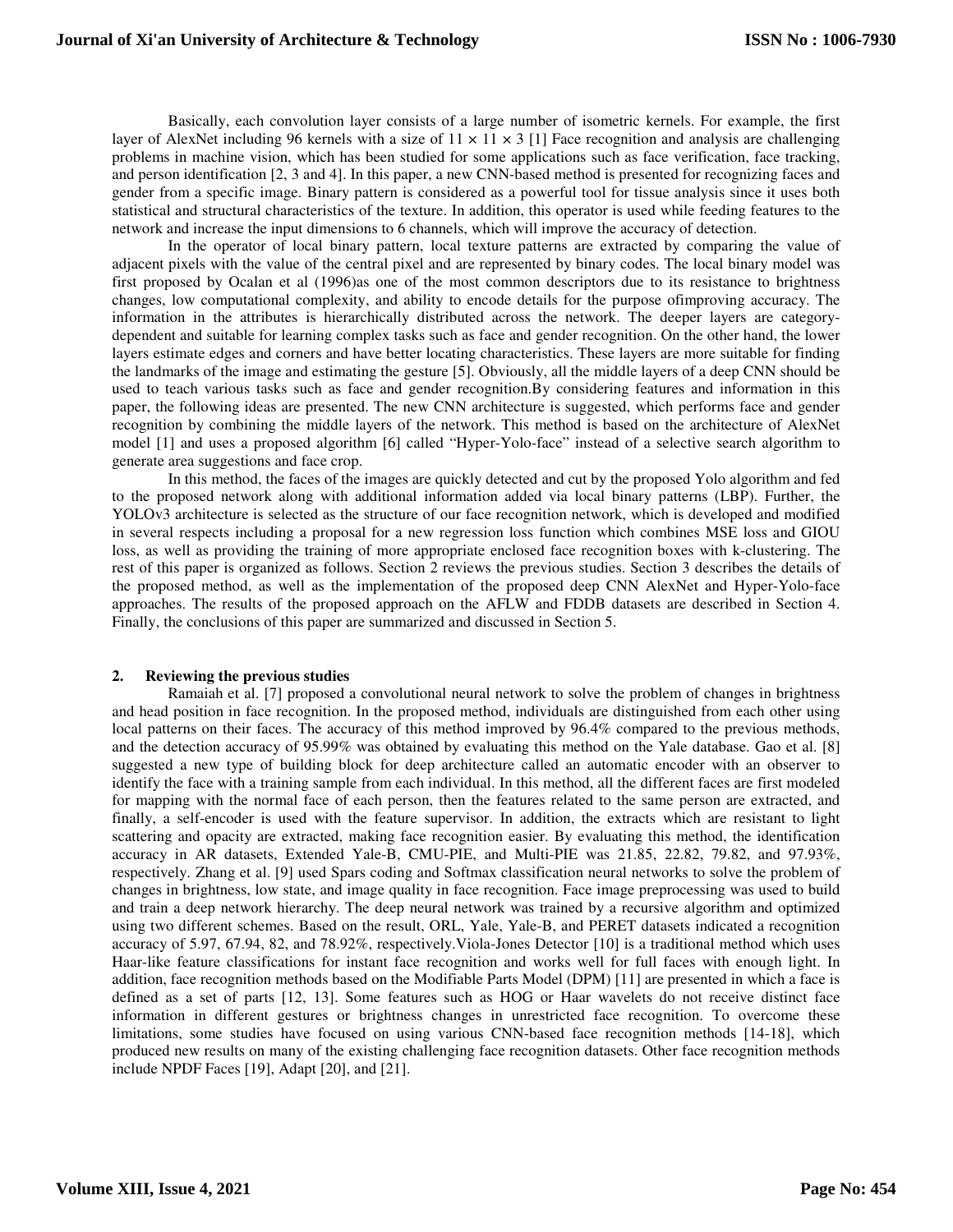#### **3. Proposed approach and architecture**

In this section, it is explained the results of research and at the same time is given the comprehensive discussion. Results can be presented in figures, graphs, tables and others that make the reader understand easily [2, 5]. The discussion can be made in several sub-chapters.In this study, a hybrid CNN model is presented for face and gender recognition, which includes two main parts. In the first part, the proposed Yolo algorithm called Yolo\_face crops people's faces from images and scales them to  $227 \times 227$  pixels. Regarding the second part, a CNN receiving these resized cropped areas and categorizing them as face or non-face is used, which applied the LBP feature to increase the size of the input images to 6 color channels.

The present proposed network consists of five convolutional layers with three fully connected layers, the network structure of which is shown in Figure 1. In addition, layers are combined and a separate grid is used from AlexNet. In general, the direct combination of these features is considered as one of the simplest methods. The different dimensions for these layers are in order, and one of the disadvantages of this feature is that they cannot be easily combined with each other. Therefore, convolutional layers are added to obtain feature maps which are compatible based on the dimension at the output. Then, the output of these layers is combined together to form a feature map with dimensions. These dimensions continue to train a more dual-task detection system. As a result, a layer of nuclear convolution () is added to reduce these dimensions. Further, a fully connected layer () including 3072 feature vector outputs is added. At this point, the network is divided into two separate branches including face recognition and gender recognition tasks.



Figure 1. The proposed network structure based on AlexNet

In the next procedure, fully connected layers with the dimensions of 512 are added. Finally, a fully connected layer is added to each branch to take advantage of the face tags and gender identification. Then, an activation function or ReLU is used after each convolution or a fully connected layer. In addition, task-specific loss functions are used to learn the weights of this network, which generates a binary number for each pixel according to the $3 \times 3$  pixel label. Further, labels are obtained by thresholding the amount of neighboring pixels with the center pixel value. In this case, label 1 is placed for the pixels with a value greater than or equal to the value of the central pixel, while label 0 is used for those with the values less than the value of the central pixel. Finally, the labels are rotated side by side to form an 8-bit number. Figure 2 shows the way the operator works.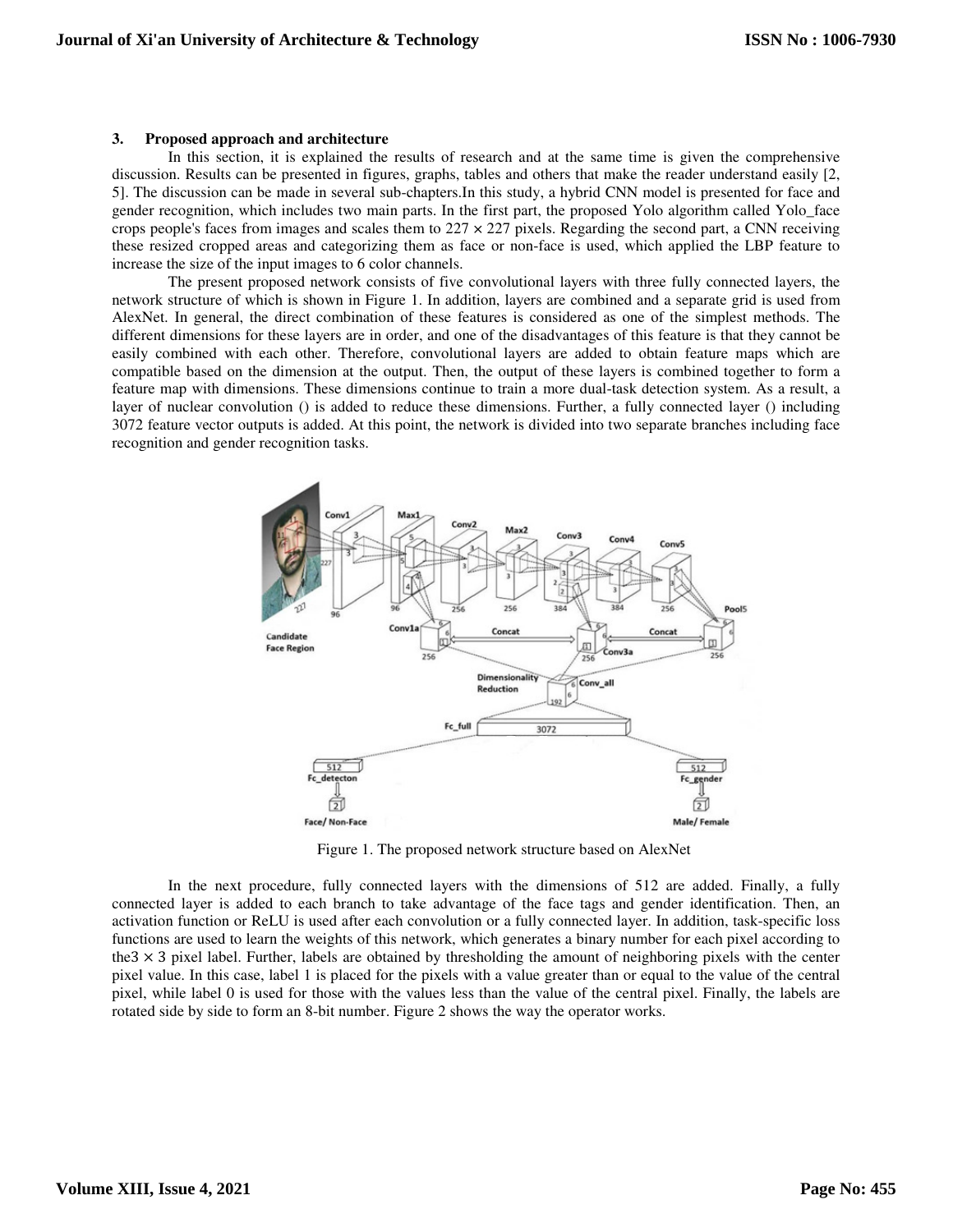

### Figure 2. Local binary pattern operator [22]

During the recent years, LBP method has experienced a lot of changes in order to improve performance in various applications such as improving separation strength, increasing tolerance to changes, selecting a neighbor, and combining with other methods. In addition, for each RGB color channel, the LBP operator is separately used on each of the color channels of the input images to the network to increase the channel size of each image to six dimensions. The output of this operator on the sample image is shown in Figure 3.



Figure 3. LBP output on three RGB image channels

The network estimates the location of the face and gender when an area is classified as a face. The cropped face of the images by the proposed Yolo method can be an appropriate alternative for entering the main network to estimate the gender determination parameter. In this case, Darknet-53 is used as the structure of the face recognition network. Adjusting the number of searches for clustered boxes experimentally with the goal of a proper face box for face recognition is considered as the most important step. In the procedure, enclosed k boxes are randomly selected as the initial clustering centers, and then the IoU of enclosed k boxes and all other enclosed boxes are calculated. In addition, all face labels are classified into k class using the IoU as the criterion for overlapping enclosed boxes. Further, the mean values of the enclosed box size of class k are considered as the centers of the new cluster. Additionally, this process repeated until convergence. Finally, horizontally enclosed boxes are moved vertically for face recognition.

During the training of this model, Yolo optimizes a multi-part loss function which consists of objective function of reliability, classification, regression, and the absence of any object. However, face recognition is a binary classification problem. To optimize the total objective function in face recognition, the weights were experimentally modified to 2: 1: 0.5: 0.5.

The final objective function is obtained as Equation (1):

 $L = 2 \cdot \sum L_{reg} + \sum L_{objconf} + 0/5 \cdot \sum L_{noobjconf} + 0/5 \cdot \sum L_{cld} 1$  (1

where  $L_{reg}$  indicates the coordinate regression loss,  $L_{narconf}$  shows the confidence loss of the enclosed box with objects, and  $L_{noobiconf}$  is the loss of trust in enclosed boxes with no objects, and  $L_{cls}$  is considered as the classification loss. Traditionally, the IoU predicted location and the corresponding tags of the corresponding monitored data are commonly used as optimization estimates, and the MSE function is used as the regression loss. However, there is a gap between optimizing MSE and maximizing IoU. In most cases, it is almost impossible to optimize for non-overlapping boxes. To solve this problem, a generalization to the IoU as a new metric was proposed called GIoU. The new metric has a strong correlation between optimizing the MSE function and the metric itself. Using [23], the regression loss function was improved by combining the principal soft error  $l_n$  with the GIoU weight loss. New regression losses can be calculated as Equations (2-4).

$$
GIoU = IoU - \frac{A_{c-U}}{A_C}
$$
 (2  

$$
L_{GIoU} = 1 - GIoU
$$
 (3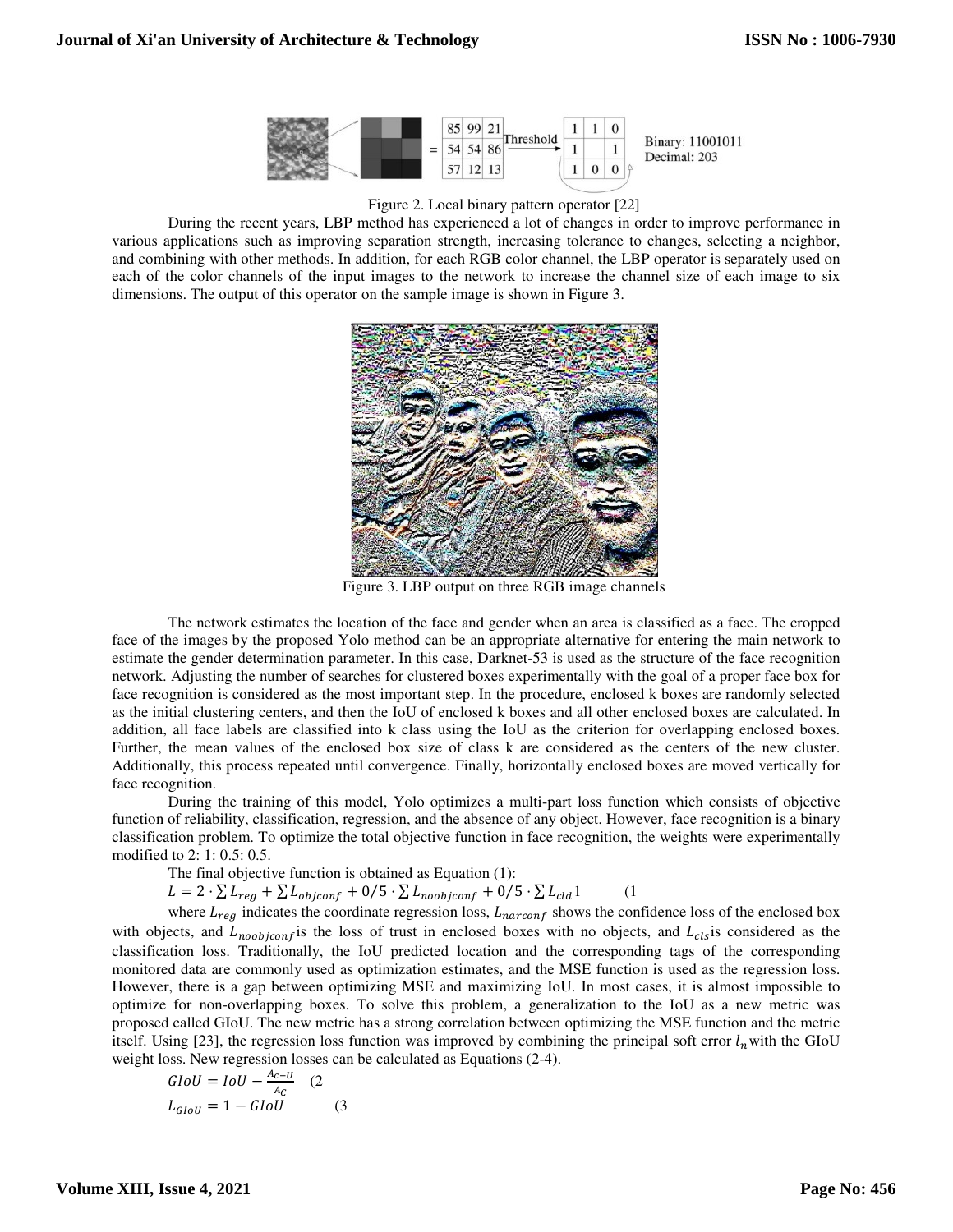$$
L_{reg} = \sum_{c=x,y,w,h} \sum (\left| \Delta c_{pred} - \Delta c_{truth} \right| + \alpha \cdot L_{GIoU})^{2}
$$
  
= 
$$
\sum (\left| \Delta x_{pred} - \Delta x_{truth} \right| + \alpha \cdot L_{GIoU})^{2}
$$
  
+ 
$$
\sum (\left| \Delta v_{pred} - \Delta w_{truth} \right| + \alpha \cdot L_{GIoU})^{2}
$$
  
+ 
$$
\sum (\left| \Delta w_{pred} - \Delta w_{truth} \right| + \alpha \cdot L_{GIoU})^{2}
$$

 $+\sum(\left|\Delta h_{pred} - \Delta h_{truth}\right| + \alpha \cdot L_{GIoU}$ <sup>2</sup> (4

where  $A_c$  indicates the smallest convex set enclosing the predicted location, correct labels  $\alpha$  are considered as a real value factor, and x, y, w, and h are the locations and the size of the binding boxes, respectively. The  $\alpha$ factor was set to 0.1 in this model.

#### **3.1. Training and testing process of the network**

AFLW dataset [24] is used for training and testing the proposed network. This dataset contains 25,993 faces with 21,997 full-face real-time images, face shapes, race, age and gender, among which 2400 images were randomly selected for testing and the rest were used for training. In addition, various harm functions were used for training facial and gender recognition tasks. Further, the proposed Yolo algorithm was used for face recognition and crop, which was discussed in Section 3 of the architecture and its loss functions. Gender recognition is a twopronged issue similar to face recognition. Regarding a candidate area with 0.5 overlap with the target map, the softmax loss was calculated from Equation (5).

 $loss_G = -(1 - g) \cdot log(1 - p_g) - g \cdot log(p_g)$  (5 where  $g = 0$  when the gender is male; otherwise,  $g = 1$ .

Here  $(p_0, p_1)$  is the two-dimensional probability vector calculated from this network. The total loss is calculated as the weighted sum of each of the two losses as in Equation (6).

 $loss_{\text{full}} = \sum_{i=1}^{i=3} \lambda_{t_i} loss_{t_i}$  (6

 $\chi$  of the tasks  $T = \{D \cup G\}$  to identify the face and determine the gender.

The weight parameter is decided based on the importance of this task in the overall loss. Finally, values  $(\lambda_p = 1 \, \lambda_c = 2)$  were selected for our experiments.

#### **4. Data analysis and results**

The results of face recognition for the AFW and FDDB datasets are presented in this section. The AFW [25] dataset was compiled by Flicker, and the images in this dataset include many changes in appearance and viewpoint. There are a total of 468 faces in this dataset. The FDDB database [26] of 2,845 images contains 5,171 images collected from news articles on the Yahoo Web site. Some recently published methods which were compared in this evaluation include DP2MFD [27], CascadeCNN [28], and Hyperface [29].

The FDDB dataset is very challenging for this proposed method and other R-CNN-based face recognition methods due to its large number of dark and small faces.

First, some of these figures are not in the candidate search areas. Second, resizing small faces to the size of the input adds distortion to the face, leading to a low detection score. Despite these issues, the performance of our proposed model in comparison with recently published deep learning face recognition methods such as DP2MFD [27] and Faceness [30] on the FDDB dataset with map is equal to 99.4%. The accuracy-recall curves of the various detectors associated with the AFW and PASCAL face datasets are shown in Figures 4 and 5, respectively. The performance of various detectors is compared using the receiver performance characteristic curves (ROCs) on the FDDB dataset in Figure 6. As shown, our proposed method works better than all of the commercial and academic diagnostics reported on the AFW and PASCAL datasets. Hyper-yolo-face has an average accuracy of 99.4% and 98.34% for AFW and PASCAL datasets, respectively.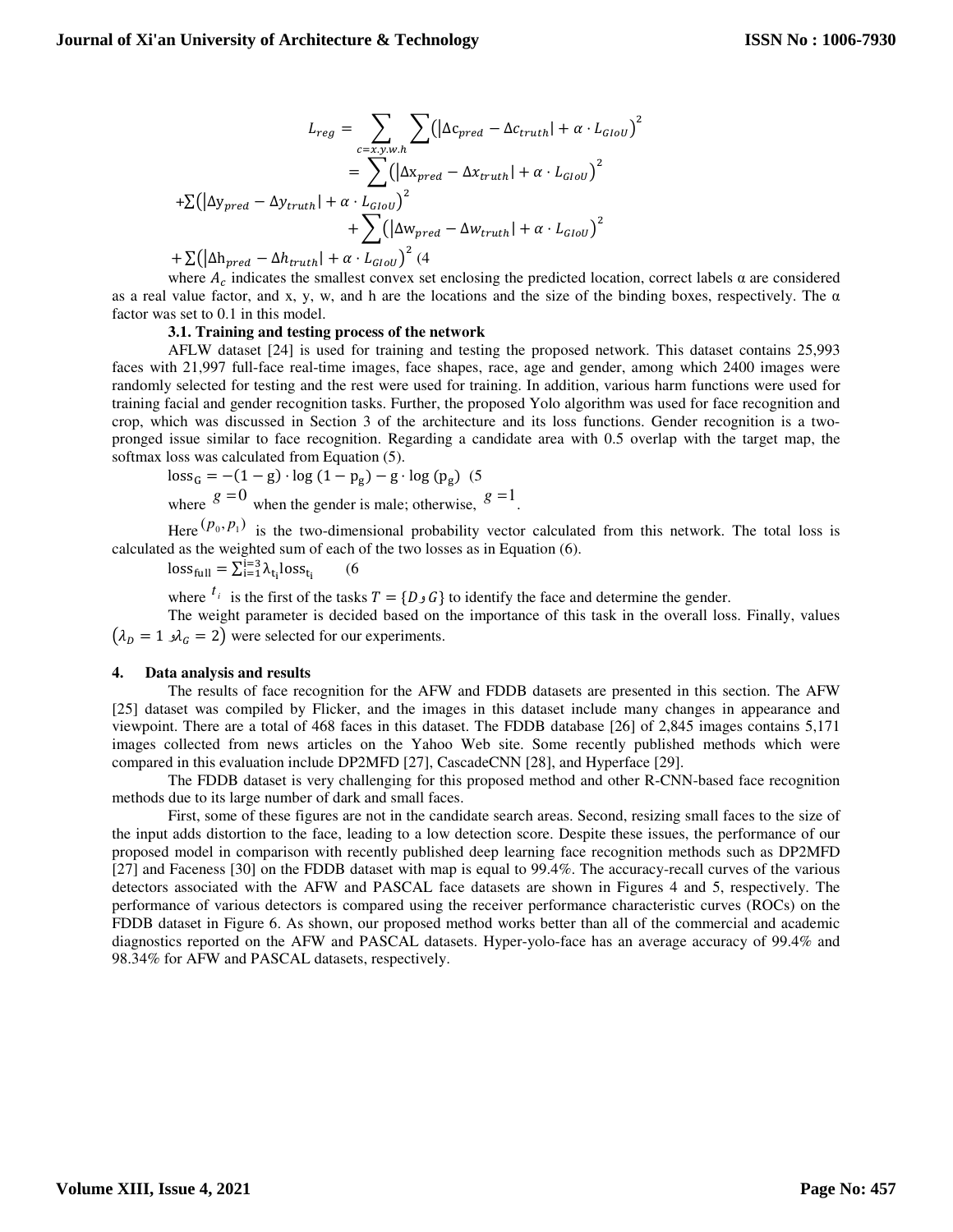

Figure 4. Testing the performance of the proposed method for face recognition on the AFW dataset. The numbers in the guide represent the average accuracy (map) for the relevant dataset.



Figure 5. Testing the performance of the proposed method for face recognition on the PASCAL face dataset. The numbers in the guide represent the average accuracy (map) for the relevant dataset. the relevant dataset.



Figure 6. Testing the performance of the proposed method for face recognition on the FDDB dataset. The numbers in the guide represent the average accuracy. Figure 6. Testing the performance of the proposed method for face recognition on the FDDB dataset. The<br>numbers in the guide represent the average accuracy.<br>Figures 5 and 6 clearly show that Hyper-Yolo-face works with a wid

methods. This productivity increase is mainly related to the proposal, the use of the LBP operator, and the new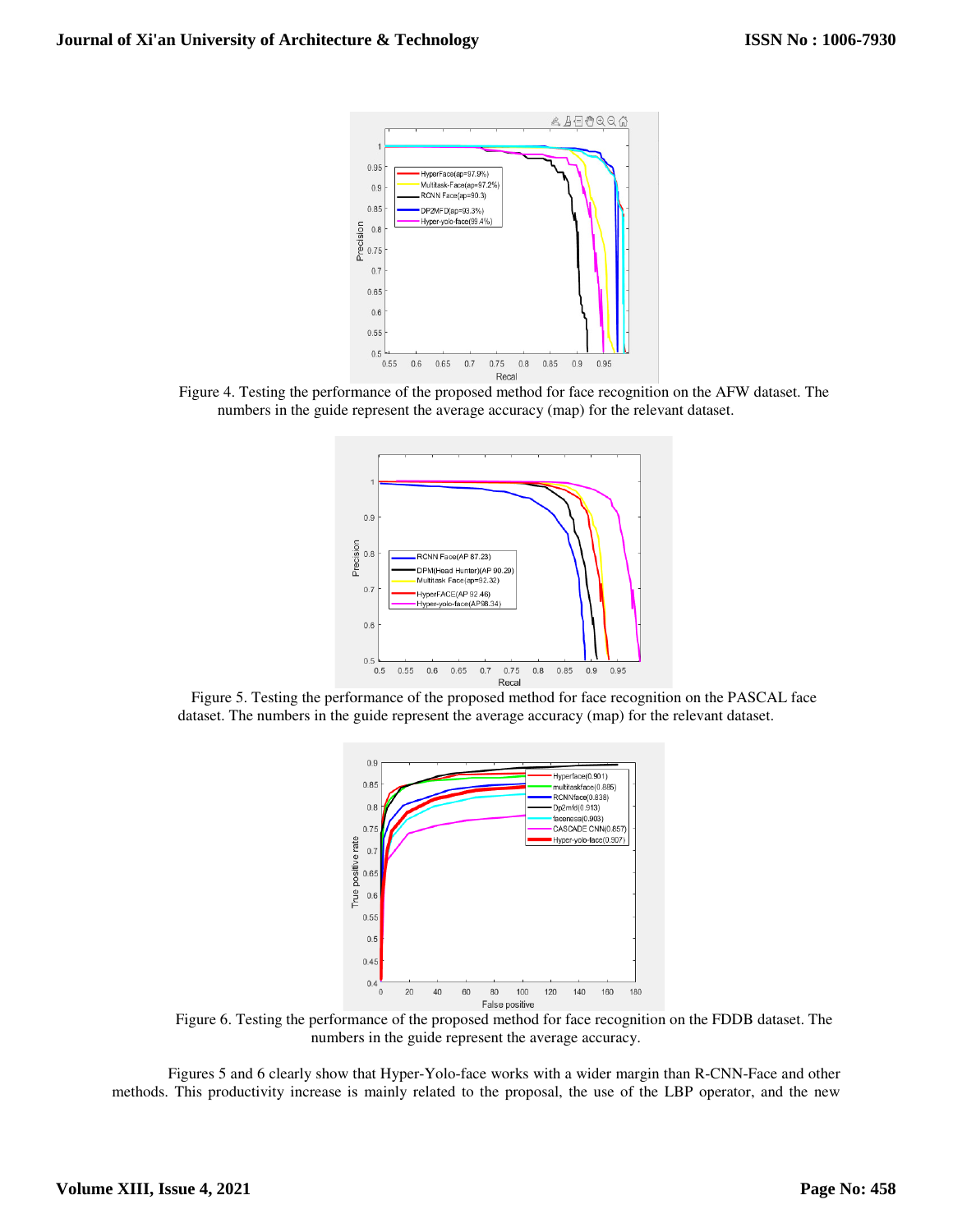regression loss function, which we combined with the MSE loss and the GIOU loss, which can be seen from their map values in the AFLW dataset.

In this paper, the function of gender recognition on the CelebA [31] and LFWA [32] datasets containing gender information was tested. The CelebA dataset contains 10,000 attributes and 200,000 images.The LFWA dataset includes 13,233 images with 5,749 attributes. The present approach was compared with FaceTracer [33], PANDA-w [34], PANDA-1 [34] and Hyper face [28]. The performance of different gender determination methods is shown in Table 2. The present method works better on both datasets than all of the methods listed in the table.

| Table 1. Comparison of performance (%) based on gender recognition on CelebA and LFWA Datasets |        |             |
|------------------------------------------------------------------------------------------------|--------|-------------|
| Method                                                                                         | CelebA | <b>LFWA</b> |
| FaceTracer[31]                                                                                 | 91     | 84          |
| PANDA-[64]                                                                                     | 93     | 86          |
| PANDA-1[64]                                                                                    | -97    | 92          |
| Hyper face                                                                                     | -97    | 94          |
| Hyper-Yolo-Face [ours method]                                                                  | 99     | 100         |
|                                                                                                |        |             |

### **5. Discussion and conclusion**

In this paper, a new double-task deep learning method called Hyper-yolo-face was presented for face and gender recognition simultaneously. A combination of YOLOv3, client architecture, and LBP binary pattern operator was used as the main structure of the proposed face recognition system, and a new loss function was introduced for improving recognition. The system performed similarly to the ResNet-101, but the speed was almost twice more than the ResNet-101. To achieve multidimensional integration, low-level features were combined with high-level features such as pyramidal networks. This design was able to make better use of the scales of a lot of visual information and thus give better performance to the multi-scale face recognition system. Comprehensive experiments were performed to compare the proposed method with some popular face recognition systems. The results showed that our improved method can achieve a balance between performance and speed. The proposed method is adaptive as well as flexible, which may be achieved by adjusting specific scenarios to achieve more accurate results. Some improvements such as a larger input image size, a suitable anchor box scale for specific scenarios, and more training data may be used. Figure 7 displays several qualitative results of our method on the AFW, AFLW, and FDDB datasets. As shown, our method can simultaneously perform both face recognition and gender determination on images including gestures, brightness, and sharp resolution changes with different backgrounds.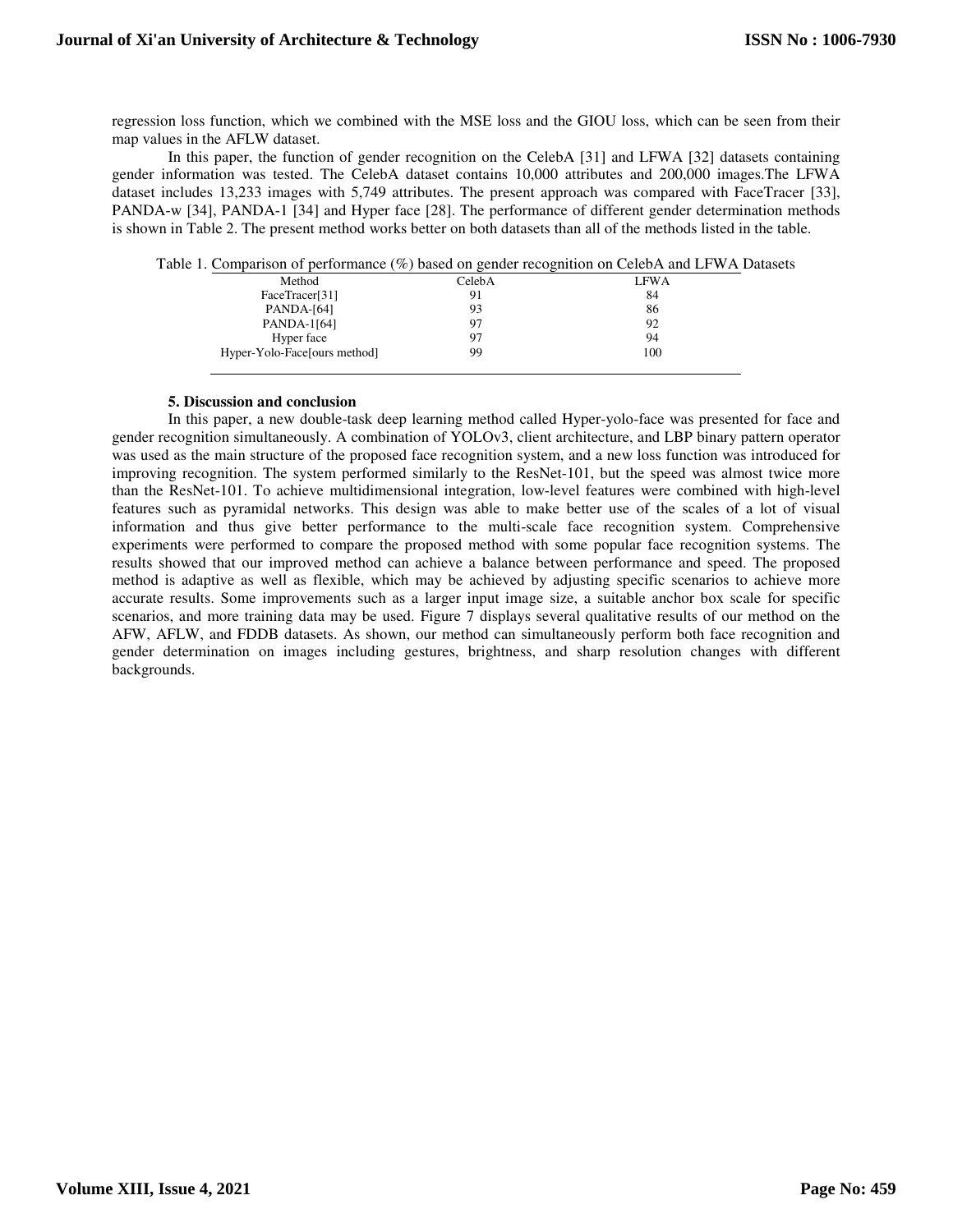

Figure 7. Qualitative results of the proposed method in which the blue boxes represent the identified female faces and the green boxes represent the male identified faces.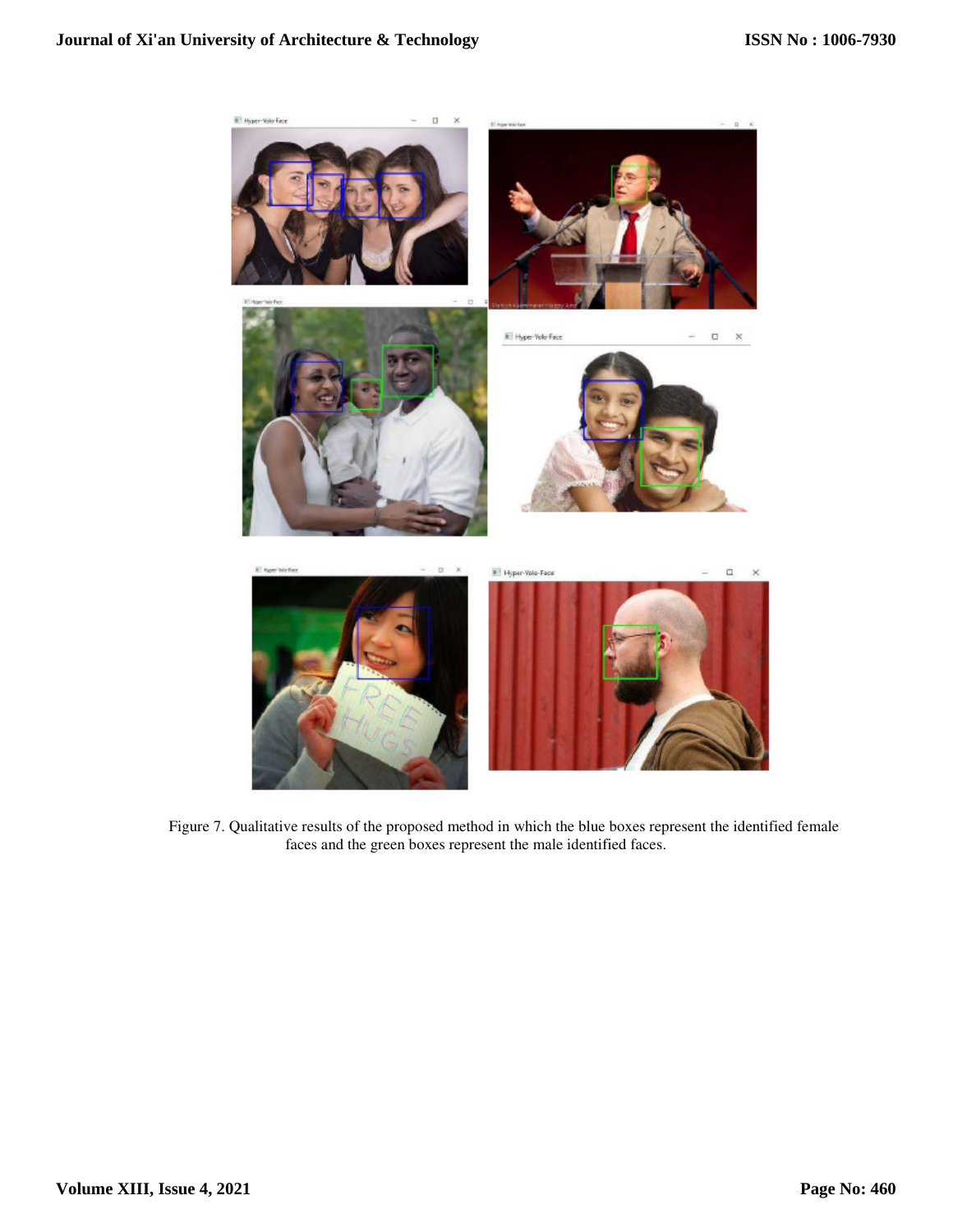#### **International Journal of Electrical and Computer Engineering (IJECE)**

Vol.

ISSN: 2088-8708, DOI: 10.11591/ijece.v9i4.ppxx-xx  $\square$  101

֡֡֡֡

#### **REFERENCES**

- [1] A. Krizhevsky, I. Sutskever, and G. E. Hinton. Imagenet classification with deep convolutional neural networks. In F. Pereira, C. Burges, L. Bottou, and K. Weinberger, editors, Advances in Neural Information Processing Systems 25, pages 1097–1105. Curran Associates, Inc., 2012.
- [2] S. S. Farfade, M. Saberian, and L.-J. Li. Multi-view face detection using deep convolutional neural networks. In International Conferenc on Multimedia Retrieval, 2015.
- [3] R. Ranjan, V. M. Patel, and R. Chellappa. A deep pyramid deformable part model for face detection. In International Conference on Biometrics Theory, Applications and Systems, 2015.
- [4] S. Yang, P. Luo, C. C. Loy, and X. Tang. From facial parts responses to face detection: A deep learning approach. In IEEE International Conference on Computer Vision, 2015.
- [5] M. D. Zeiler and R. Fergus. Visualizing and understanding convolutional networks. CoRR, abs/1311.2901, 2013.
- [6] J. Redmon, S. Divvala, R. Girshick, A. Farhadi, You only look once: Unified, real-time object detection, in: Proc. IEEE Conf. Comput. Vis. Pattern Recognit., 2016, pp. 779–788.
- [7] Ramaiah, N. P., Ijjina, E. P., & Mohan, C. K. (2015, February). Illumination invariant face recognition using convolutional neural networks. In Signal Processing, Informatics, Communication and Energy Systems (SPICES), 2015 IEEE International Conference on (pp. 1-4). IEEE.
- [8] Gao, S., Zhang, Y., Jia, K., Lu, J., & Zhang, Y. (2015). Single sample face recognition via learning deep supervised autoencoders. IEEE Transactions on Information Forensics and Security, 10(10), 2108-2118.
- [9] Zhang, Z., Li, J., & Zhu, R. (2015, October). Deep neural network for face recognition based on sparse autoencoder. In Image and Signal Processing (CISP), 2015 8th International Congresson (pp. 594-598). IEEE.
- [10] P. A. Viola and M. J. Jones. Robust real-time face Detection.International Journal of Computer Vision, 57(2):137– 154, 2004.
- [11] P. Felzenszwalb, R. Girshick, D. McAllester, and D. Ramanan.Object detection with discriminatively trained partbased models. IEEE Transactions on Pattern Analysis and Machine Intelligence,32(9):1627–1645, Sept 2010.
- [12] X. Zhu and D. Ramanan. Face detection, pose estimation, and landmark localization in the wild. In IEEE Conference on Computer Vision and Pattern Recognition, pages 2879–2886, June 2012.
- [13] M. Mathias, R. Benenson, M. Pedersoli, and L. Van Gool. Facedetection without bells and whistles. In European Conference on Computer Vision, volume 8692, pages 720–735. 2014.
- [14] R. Ranjan, V. M. Patel, and R. Chellappa. A deep pyramid deformablepart model for face detection. In International Conference on Biometrics Theory, Applications and Systems, 2015.
- [15] H. Li, Z. Lin, X. Shen, J. Brandt, and G. Hua. A convolutional neural network cascade for face detection. In IEEE Conference on Computer Vision and Pattern Recognition, pages 5325–5334, June 2015.
- [16] S. Yang, P. Luo, C. C. Loy, and X. Tang. From facial parts responses to face detection: A deep learning approach. In IEEE International Conference on Computer Vision, 2015.
- [17] S. S. Farfade, M. Saberian, and L.-J. Li. Multi-view face detection using deep convolutional neural networks. In International Conference on Multimedia Retrieval, 2015.
- [18] B. Yang, J. Yan, Z. Lei, and S. Z. Li. Convolutional channel features.In IEEE International Conference on Computer Vision, 2015.
- [19] S. Liao, A. Jain, and S. Li. A fast and accurate unconstrained face detector. IEEE Transactions on Pattern Analysis and Machine Intelligence, 2015.
- [20] H. Li, G. Hua, Z. Lin, J. Brandt, and J. Yang. Probabilistic elastic part model for unsupervised face detector adaptation. In IEEE International Conference on Computer Vision, pages 793–800, Dec 2013.
- [21] D. Chen, S. Ren, Y. Wei, X. Cao, and J. Sun. Joint cascade face detection and alignment. In D. Fleet, T. Pajdla, B. Schiele, and T. Tuytelaars, editors, European Conference on Computer Vision, volume 8694, pages 109–122. 2014.
- [22] Ojala, T., Pietikäinen, M., and Mäenpää, T. Multiresolution gray-scale and rotation invariant texture classification with local binary patterns. Pattern Analysis and Machine Intelligence, IEEE Transactions on 24, 7 (2002), 971–987.
- [23] Rezatofighi, H., Tsoi, N., Gwak, J., Sadeghian, A., Reid, I., Savarese, S.: Generalized intersection over union: a metric anda loss for bounding box regression. In: The IEEE Conference onComputer Vision and Pattern Recognition (CVPR) (2019)
- [24] M. Kostinger, P. Wohlhart, P. Roth, and H. Bischof. Annotatedfacial landmarks in the wild: A large-scale, realworld databasefor facial landmark localization. In IEEE International Conference onComputer Vision Workshops, pages 2144–2151, Nov 2011.
- [25] X. Zhu and D. Ramanan. Face detection, pose estimation, and landmark localization in the wild. In IEEE Conference on Computer Vision and Pattern Recognition, pages 2879–2886, June 2012.
- [26] V. Jain and E. Learned-Miller. Fddb: A benchmark for face detection in unconstrained settings. Technical Report UM-CS-2010-009, University of Massachusetts, Amherst, 2010.
- [27] R. Ranjan, V. M. Patel, and R. Chellappa. A deep pyramid deformable part model for face detection. In International Conference on Biometrics Theory, Applications and Systems, 2015.
- [28] H. Li, Z. Lin, X. Shen, J. Brandt, and G. Hua. A convolutional neural network cascade for face detection. In IEEE Conference on Computer Vision and Pattern Recognition, pages 5325–5334, June 2015.

*Journal homepage: http://ijece.iaescore.com*